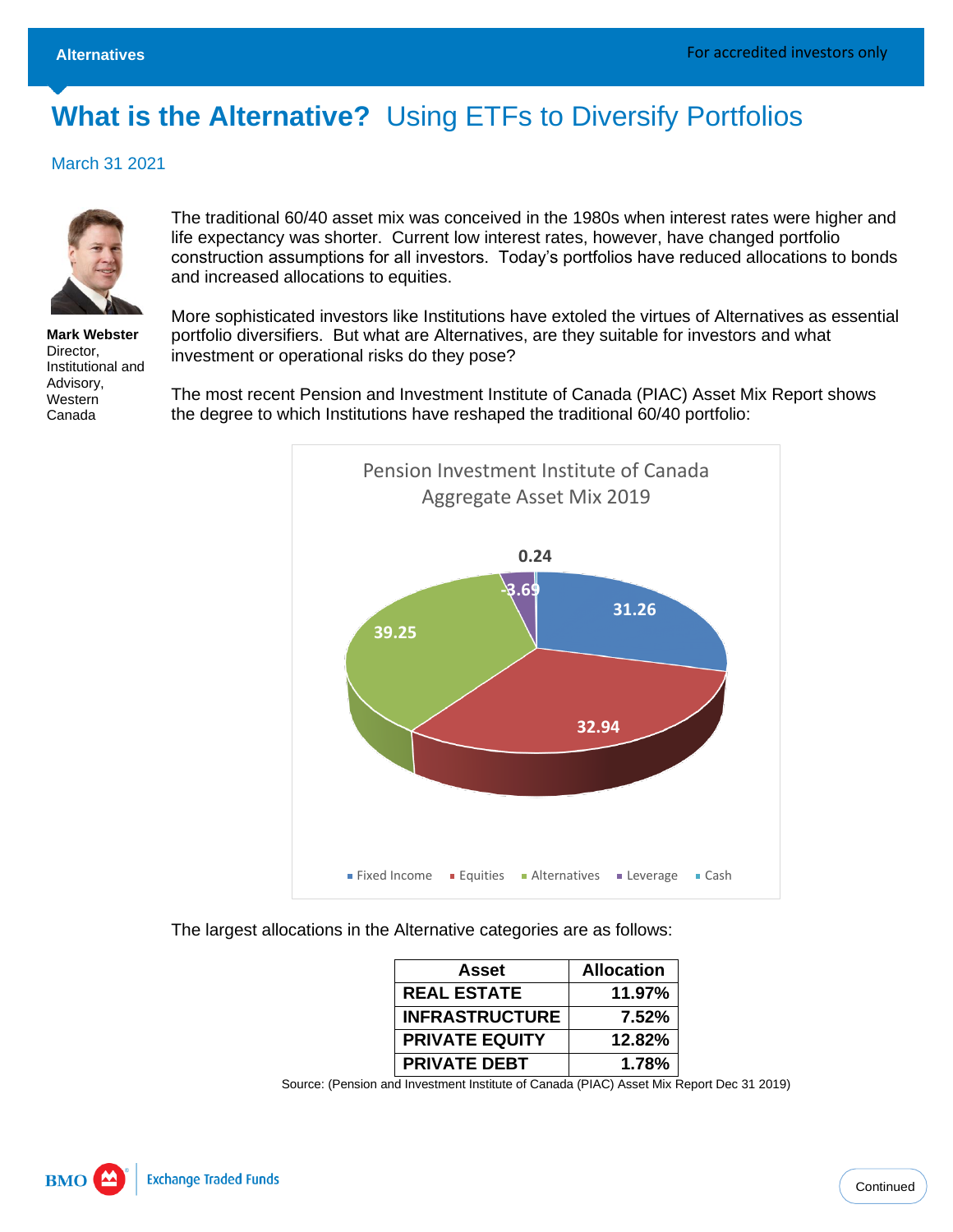There are several attractions to Alternative assets, not the least of which is that they do not mark-to-market, and thus should not show some of the dramatic swings which may afflict publicly traded assets during market corrections.

In addition, Real Estate, Infrastructure and Private Debt may provide higher yield than publicly traded Investment Grade Debt, and thus help to diversify some of the traditional Fixed Income risk in a portfolio.

It is little surprise that many Family Offices and Investment Counselling firms, as well as traditional brokers, are aching to use Alternatives too.

It is important to recognize the structural difference between asset owners like pensions and endowments, on the one hand, and Investment Counselling / Family Offices on the other. Asset owners have very long investment horizons, often stretching several decades, and their decisions are based on sophisticated Asset-Liability models.

Family Offices and Investment Counselling firms, however, have clients with shorter investment horizons and whose decisions may be motivated as much by emotions as by long-term considerations.

Acknowledging these fundamental differences, it is important to ask how Alternative investments, and their intended benefits, can be integrated into portfolios for individual investors. Are there ways to capture the essence of the Alternative intended exposures through Exchange Traded Funds?

## **Goldilocks Choices**

It is important to state from the outset that the Alternatives game is not played on a level playing field. What is accessible to large Institutions like CPP, la Caisse de Depot or AIMCo is beyond the scope of most Institutional investors. Direct holdings, with in-house capabilities to structure arrangements and to administer holdings, are not possible for smaller Institutional investors.

As a result, smaller Institutions use Pools to access Alterative assets, resulting in manager risk, liquidity risk and scalability constraints. The larger Institutions have the expertise and the Capital to identify the most desirable targets; the rest are available for investment Pools. Returns in Alternatives are highly idiosyncratic.

#### **Capturing the Intent**

Investment Counselling and Family Office firms can achieve the same objectives as Institutions, but with greater flexibility and potentially at lower cost, through ETFs. ETFs may have practical advantages to achieve similar diversification, growth and yield objectives, such as scalability, tradability and transparency, important considerations which may not be available when examining Alterative Pooled investments for Physical Real Estate, Physical Infrastructure and Private Debt or Private Equity.

Exchange Traded Funds can capture the liquidity or risk premia associated with Alternative investments without any operational restrictions.

## **Physical Real Estate:**

This asset class has grown exponentially in recent years, with many Physical Real Estate investment Pools having been launched. Real Estate has had a lower volatility than equities, over time, but there have been a few difficult episodes.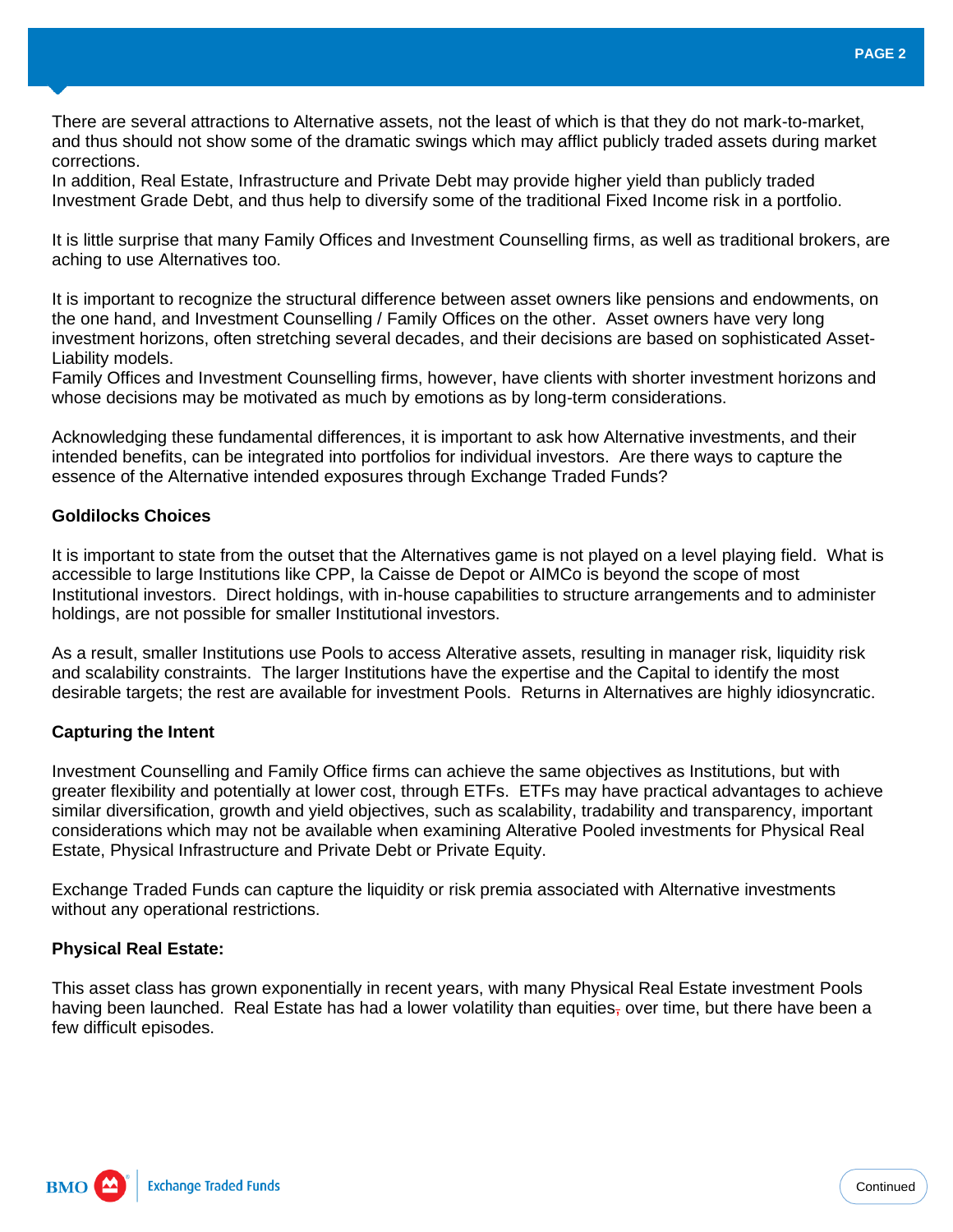Not so long ago, in Autumn 2008, one of Canada's largest physical Real Estate funds had to institute a freeze because they could not sell buildings fast enough to meet redemptions. There are several other periods when Real Estate has experienced noticeable corrections, so it makes sense to be prudent about the liquidity risk in physical exposures.

Publicly traded REITs provide the attractive yield associated with the asset class, with opportunities for growth through an economic cycle, but with transparency, scalability and liquidity which is vital for smaller Institutions like Investment Counsellors and Family Offices.

ZRE (BMO Equal Weight Canadian REIT Index ETF), holds 22 REITs, equally weighted, diversified across Residential, Retail, Industrial and other sectors to ensure broad exposures. The equal weight index is an important consideration for several reasons:

- Equal weighting avoids concentration risk which occurs in Market Capitalization indices, forcing diversification equally across all constituents;
- The Equal Weight exposure captures the Size Factor, which has been shown to provide outperformance across business and economic cycles;
- An Equal Weight Index tends to have a higher dividend Yield because higher yields are associated with lower priced companies. Providing equal exposure to all constituents has the desirable by product of generating higher Yield than a Market Cap exposure.

## **Infrastructure:**

Physical Infrastructure presents some of the same dilemmas as physical Real Estate, though with less volatility. On the flip side, Infrastructure's inherent stability, its main attraction, means that it does not have the same long-term return potential as Real Estate.

ZGI (BMO Global Infrastructure Index ETF), uses the Dow Jones Brookfield Index to gain exposure to 47 publicly traded Infrastructure companies. The Index displays very low correlation to core Canadian and US equities and provides admirable yield.

In addition, ZGI scores in the 95<sup>th</sup> percentile for ESG scores, so it would also be suitable on that basis. (Source: MSCI, Mar 31 2021)

## **Private Equity:**

Private Equity is a growth asset which should deliver superior returns to compensate for its liquidity constraints (the liquidity premium). Pooled exposures often have explicit holding periods which may not always be suitable for all investors, but the growth potential Private Equity presents may be captured in several equity exposures which are readily available in Exchange Traded Funds, without capacity or liquidity limitations, and potentially at a much lower cost.

The S&P 600 Small Cap Index has outperformed the Russell 2000, its rival Small Cap benchmark, by a significant margin over the long-term (Bloomberg, Dec 31 2020). It doesn't require a complicated attribution to understand why – the S&P 600 has an explicit profitability screen which insists all constituents must have positive earning for the preceding four Quarters. This captures the Quality Factor and eliminates laggards which would otherwise be a drag on long-term performance.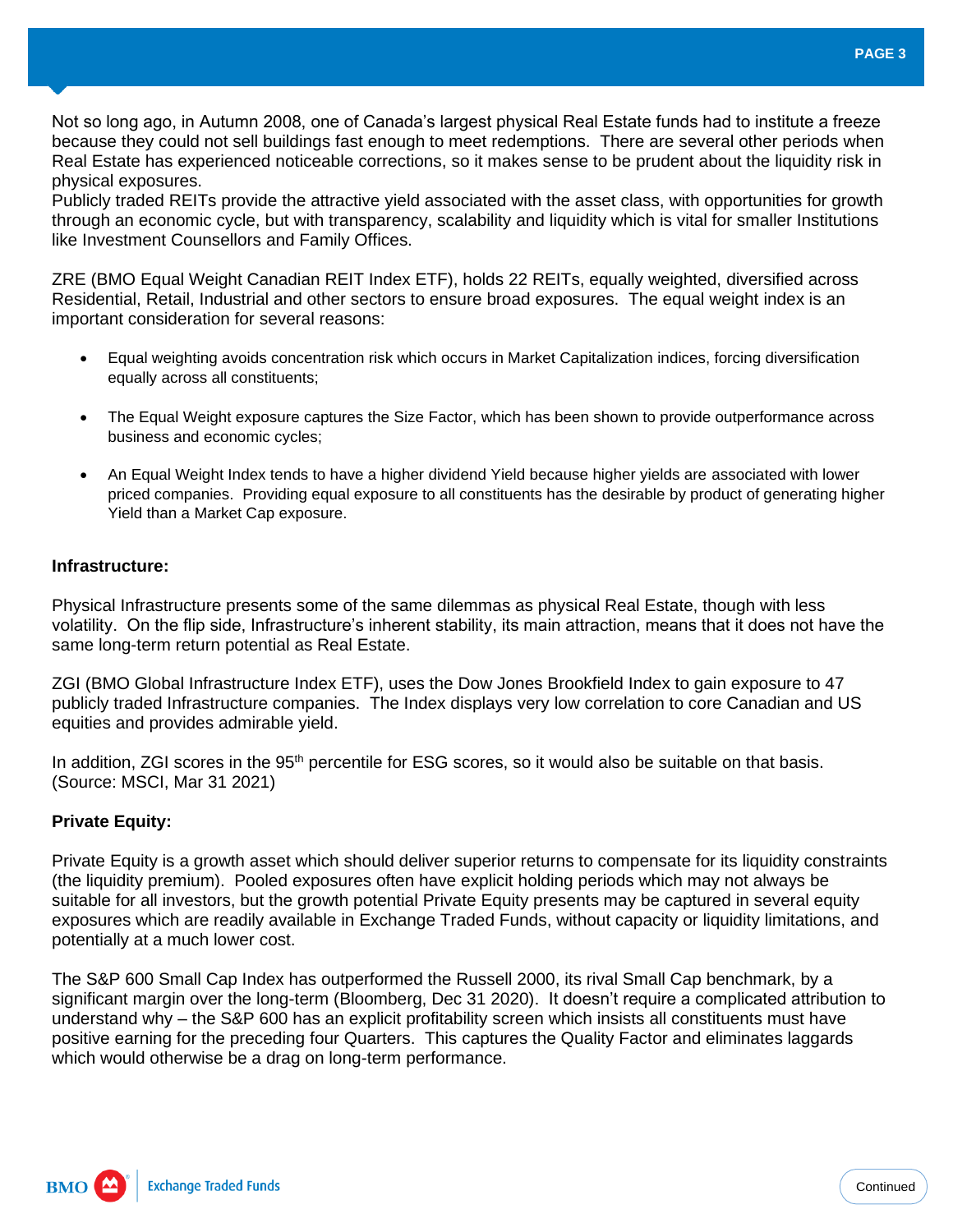Small Cap can deliver the growth aspirations investors seek in Private Equity, but without any lockup periods or capacity issues. Significantly, and rather surprisingly, this exposure displays a lower *Beta* than its large Cap counterpart – the S&P 500 (see below).

Similarly, S&P 400 US Mid Cap provides the same diversification properties found in the Small Cap realm and may be implemented through ZMID. An important distinction, however, is that Mid Cap companies have moved up in the capitalization range, displaying a resilience and providing greater market depth, so enhancing liquidity and tradability.

Another Private Equity proxy is ZEM (BMO MSCI Emerging Market Equities). With a Yield approximately 1/3 higher than the S&P 500 and with strengthening demographic and fiscal foundations, Emerging Market equities provide scalability and liquidity while measuring up to the growth potential investors seek in Private Equity.

#### **Private Debt:**

Private Debt metrics may be recreated using ZEF (BMO Emerging Markets Bond Hedged to CAD Index ETF), or ZFH (BMO Floating Rate High Yield ETF).

ZEF uses a Debt-to-GDP Weighted index which favours countries with low debt but high economic productivity to support their indentures. This weighting methodology creates an exposure which is, surprisingly, 72% Investment Grade. The Index is limited to US-Pay bonds, so they are more stable than local currency issues.

ZFH is unique because it sells a Markit CDX to earn the risk premium on Floating Rate and High Yield issuers. Because it does not hold physical bonds, it does not have the liquidity risks associated with High Yield or Floating Rate debt, yet still captures the credit premium investor seek in the asset. Given that the instrument provides default coverage through a Clearinghouse, there is ample capacity to provide scalability.

#### **Conclusion**

Traditional 60/40 portfolios may be archaic reference points in a low interest rate environment, so Alternatives are very attractive additions to portfolio construction. Large Investment Counselling firms or Family Offices may want to consider Exchange Traded Funds to achieve the same diversification benefits Alternatives provide because some ETFs provide similar diversification benefits, fully liquid, without prescribed holding periods, at competitive cost.

Faced with Goldilocks choices, a middle decision which captures the intent Alternative promise may be just right.

| <b>Ticker</b> | Asset                                            | <b>Correlation</b><br>tο<br><b>S&amp;P/TSX</b> | <b>Correlation</b><br>to S&P 500 | Beta /<br><b>Duration</b> | Yield |
|---------------|--------------------------------------------------|------------------------------------------------|----------------------------------|---------------------------|-------|
| <b>ZRE</b>    | <b>Equal Weight Canadian REITs</b>               | 0.72                                           | 0.54                             | 0.94                      | 4.58% |
| <b>ZGI</b>    | <b>Global Infrastructure</b>                     | 0.44                                           | 0.33                             | 1.01                      | 3.48% |
| <b>ZSML</b>   | <b>US Small Cap Equity</b>                       |                                                |                                  | 0.75                      | 1.05% |
| <b>ZMID</b>   | <b>US Mid Cap Equity</b>                         |                                                |                                  | 0.70                      | 1.12% |
| <b>ZEM</b>    | <b>MSCI Emerging Markets</b>                     | 0.64                                           | 0.64                             | 0.96                      | 2.09% |
| <b>ZEF</b>    | <b>Emerging Market Sovereign</b><br><b>Bonds</b> | 0.59                                           | 0.48                             | 4.93                      | 5.75% |
| <b>ZFH</b>    | <b>Floating Rate High Yield</b>                  | n/a                                            | n/a                              | 0.23                      | 4.55% |

APPENDIX

Source: BMO Global Asset Management, 5 April 2021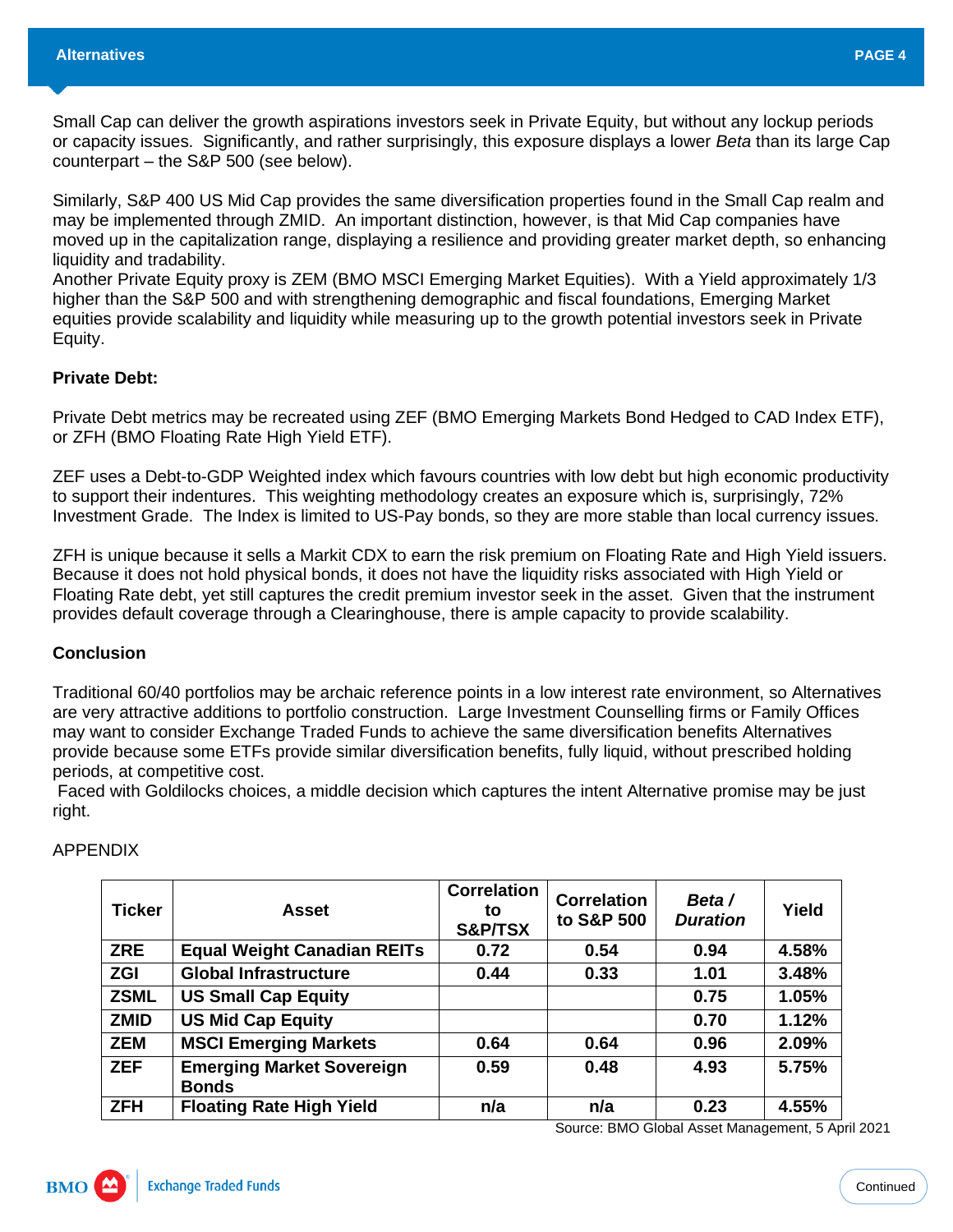|                                                                          | 25-Year Return           | 25-Year Std Deviation |                        |         |  |  |
|--------------------------------------------------------------------------|--------------------------|-----------------------|------------------------|---------|--|--|
| S&P Midcap 400 Index                                                     | 11.45%                   | 16.96%                |                        |         |  |  |
| S&P SmallCap 600 Index                                                   | 10.52%                   | 16.36%                |                        |         |  |  |
| S&P 500 Index                                                            | 9.56%                    | 17.71%                |                        |         |  |  |
| <b>Annual % Returns</b><br>(best return each year highlighted in yellow) | <b>S&amp;P 500 Index</b> | S&P Midcap 400 Index  | S&P SmallCap 600 Index |         |  |  |
| 1996                                                                     | 22.96                    | 19.25                 |                        | 21.32   |  |  |
| 1997                                                                     | 33.36                    | 32.25                 |                        | 25.58   |  |  |
| 1998                                                                     | 28.58                    | 19.12                 | $-1.31$                |         |  |  |
| 1999                                                                     | 21.04                    | 14.72                 | 12.4                   |         |  |  |
| 2000                                                                     | $-9.1$                   | 17.51                 | 11.8                   |         |  |  |
| 2001                                                                     | $-11.89$                 | $-0.61$               | 6.54                   |         |  |  |
| 2002                                                                     | $-22.1$                  | $-14.53$              | $-14.63$               |         |  |  |
| 2003                                                                     | 28.68                    | 35.62                 |                        | 38.79   |  |  |
| 2004                                                                     | 10.88                    | 16.48                 |                        | 22.65   |  |  |
| 2005                                                                     | 4.91                     | 12.56                 | 7.68                   |         |  |  |
| 2006                                                                     | 15.79                    | 10.32                 |                        | 15.12   |  |  |
| 2007                                                                     | 5.49                     | 7.98                  | $-0.3$                 |         |  |  |
| 2008                                                                     | $-37$                    | $-36.23$              | $-31.07$               |         |  |  |
| 2009                                                                     | 26.46                    | 37.38                 |                        | 25.57   |  |  |
| 2010                                                                     | 15.06                    | 26.64                 |                        | 26.31   |  |  |
| 2011                                                                     | 2.11                     | $-1.73$               | 1.02                   |         |  |  |
| 2012                                                                     | 16                       | 17.88                 | 16.33                  |         |  |  |
| 2013                                                                     | 32.39                    | 33.5                  |                        | 41.31   |  |  |
| 2014                                                                     | 13.69                    | 9.77                  |                        | 5.75    |  |  |
| 2015                                                                     | 1.38                     | $-2.18$               |                        | $-1.97$ |  |  |
| 2016                                                                     | 11.96                    | 20.74                 |                        | 26.56   |  |  |
| 2017                                                                     | 21.83                    | 16.24                 |                        | 13.23   |  |  |
| 2018                                                                     | $-4.38$                  | $-11.08$              |                        | $-8.48$ |  |  |
| 2019                                                                     | 31.49                    | 26.2                  |                        | 22.78   |  |  |
| 2020                                                                     | 18.4                     | 13.66                 |                        | 11.29   |  |  |
| % of Time Best Annual Performer                                          | 44%                      | 28%                   |                        | 28%     |  |  |
| 25-Year Annualized Return                                                | 9.56%                    | 11.45%                |                        | 10.52%  |  |  |
| <b>25-Year Standard Deviation</b>                                        | 17.71%                   | 16.96%                | 16.36%                 |         |  |  |

Source: **Mighty Midcap ETFs** March 29, 2021Craig Israelsen, ETF.com